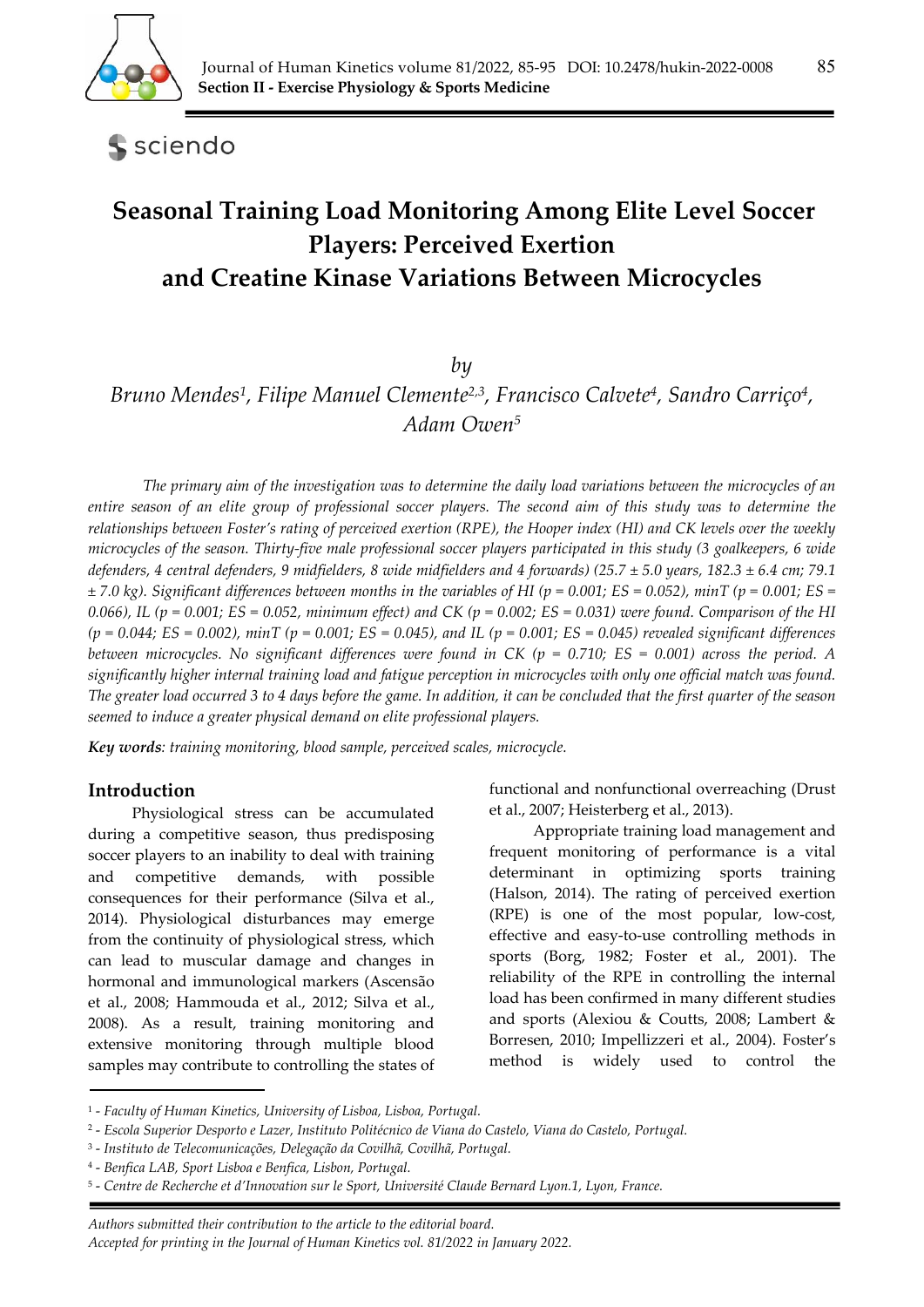internal load of each training session (Foster, 1998). This method consists of multiplying the 1 to-10 RPE scale by the duration of the training session in minutes (Foster et al., 1996; Halson, 2014). The first application of Foster's RPE in soccer revealed significant correlations with Edwards's (HR) and TRIMP methods (Impellizzeri et al., 2004). RPE methods have also been tested with GPS technologies and HR-based methods and the main findings suggest that the RPE can be considered as a global indicator in individual training response in soccer and should be regarded as a viable method to monitor the internal load in soccer training (Casamichana et al., 2013).

Despite the benefits of the RPE method, some authors argue that the RPE is influenced more by resistance loads than by volume, and for that reason more repetitions with a lighter load are perceived as easier than performing fewer repetitions against a heavier load (Foster et al., 1996; Lambert & Borresen, 2010). Moreover, the RPE seems not to have enough reliability in highdemanding training sessions with collisions and intermittent high-intensity efforts which may lead to muscle damage (Lambert & Borresen, 2010; Takarada, 2003). Collisions are not as widely common in soccer as in rugby, nevertheless, the great range of high-impact movements which require muscular recruitment also leads to significant increases in oxidative stress and muscle damage throughout the 72 hours of recovery (Ascensão et al., 2008).

If the RPE method can be used to assess training loads, the Hooper index (HI) is a selfanalysis method which measures the subjective perception of fatigue, stress level, delayed onset muscle soreness and sleep quality (Hooper & Mackinnon, 1995). This method seems to be reliable in avoiding overtraining situations (Hooper & Mackinnon, 1995). Nevertheless, the Hooper index may not contribute to changing perceived exertion in soccer, thus the hypothesis of its possible influence of the mood and prefatigue state on the RPE during a submaximal exercise in soccer was rejected (Haddad et al., 2013). Nevertheless, comparison with biochemical markers is scarce in elite professional soccer players.

Serum creatine kinase (CK) activity is often a popular measure to control muscular damage (Lazarim et al., 2009). The high variability of this marker and the poor relationship with muscle recovery have been pointed out in a previous study (Twist & Highton, 2013). However, CK activity has been commonly used to control muscular damage in soccer players (Andersson et al., 2008; Fatouros et al., 2008; Silva et al., 2008). Other biochemical and hormonal markers have also been used, nevertheless the cost–benefit relationship does not seem to be profitable.

As previously discussed, load monitoring is one of the tasks which may lead to performance optimization (Borresen & Lambert, 2009). Load monitoring is also useful to control the variance of the sessions' load during the weekly microcycle (Coutinho et al., 2015; Impellizzeri et al., 2004). Nevertheless, studies which analyze the weekly variation of the training load with elite athletes are scarce. The majority of studies were conducted with elite youth players or semiprofessional players (Casamichana et al., 2013; Coutinho et al., 2015; Impellizzeri et al., 2004). Moreover, the associations between Foster's RPE, the Hooper index and the CK variation have never been studied.

The perception of intra-week differences should be considered to identify the sensitivity of players to load variation and how this load may influence the wellness status and the organic responses to the muscle damage. Based on the previous evidence, this study had a twofold purpose, i.e., to determine: 1) the daily load variations between microcycles; and ii) the relationships between Foster's RPE, the Hooper index and CK levels over the weekly micro cycles, during an entire soccer season of elite professional players.

# **Methods**

### *Participants*

Thirty-five professional male soccer players (3 goalkeepers, 6 wide defenders, 4 central defenders, 9 midfielders, 8 wide midfielders and 4 forwards) (mean  $\pm$  *SD*; age 25.7  $\pm$  5.0 years, body height  $182.3 \pm 6.4$  cm; body mass  $79.1 \pm 7.0$  kg) and members of a soccer club which participated in the first Portuguese top division and in the UEFA Champions League were monitored during 41 microcycles. Participants were informed about the study protocol and signed an informed consent form before the beginning of the study. The study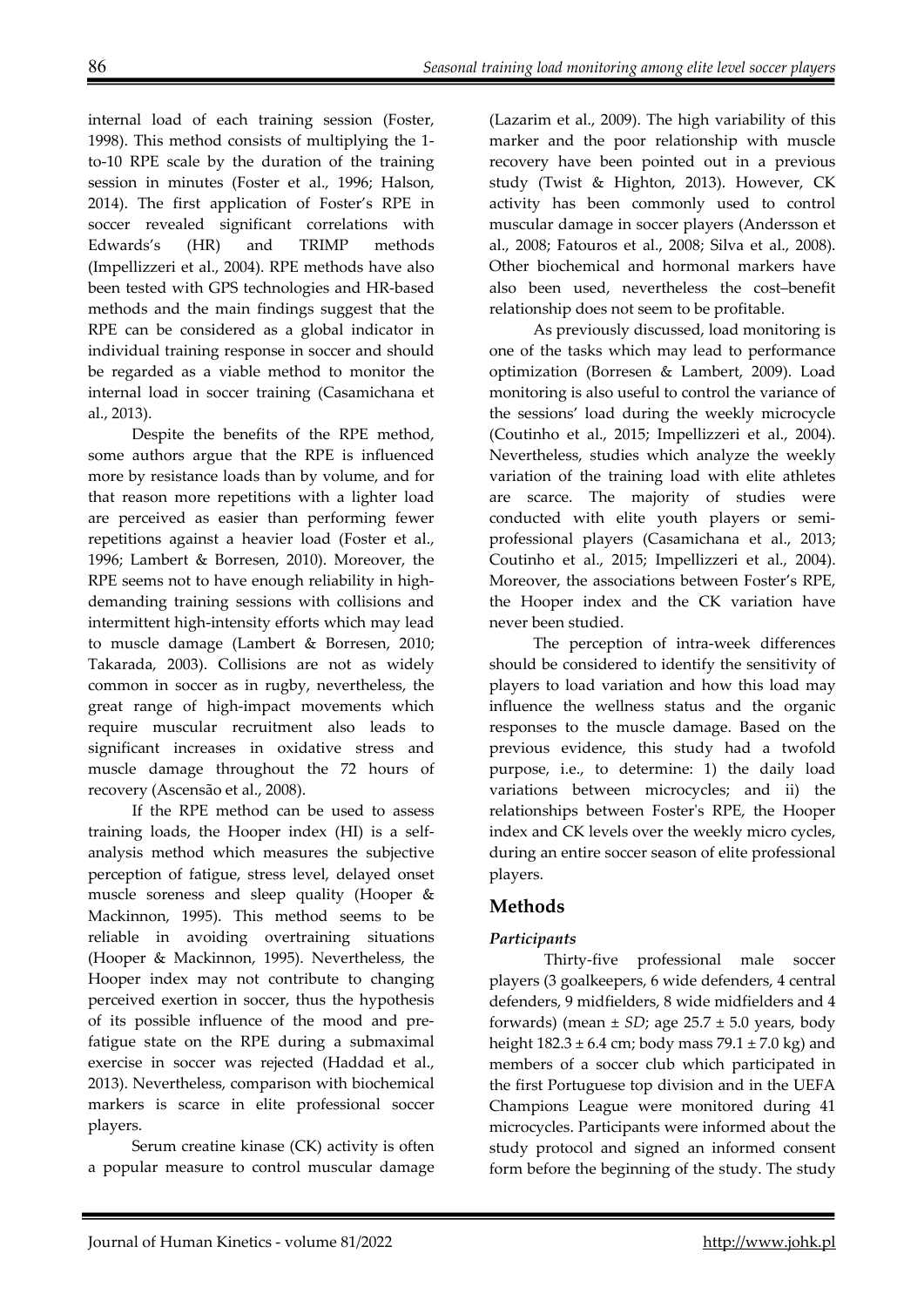followed the ethical recommendations of the Declaration of Helsinki.

### *Design and procedures of data collection*

A longitudinal study was designed to investigate the daily load variations between training weeks of an entire season in an elite professional soccer team, and also to determine the relationships between three variables, two perceptions scales (Foster's RPE, HI) and a blood marker (CK), over the microcycles of the season.

During all training sessions, the Hooper's Index was monitored before every session, while the RPE was obtained 30 min after each session. The duration of training sessions was recorded for the purpose of quantifying the training load (RPE x volume). For the reliability and validity of the study, only data from players who performed the entire volume of the session were used. Participants were familiarized with all experimental protocols as these were part of their day-to-day practice.

 The familiarization of the subjective scales (HI and RPE) was held during the pre-season period, in order to determine the profiles of answers for each participant. Baseline samples of the blood were obtained during an entire training week to establish also patterns of recovery for each player. Additional whole blood analyses were performed 48 h after and 48 h before each match, for players who played more than 60 min. *Description of factors* 

Three types of training microcycles (TM) were codified: i) a week with no match; ii) a week with one match; and ii) a week with two matches. Playing positions were codified as: i) a goalkeeper (GK); ii) a wide defender (WD); iii) a central defender (CD); iv) a midfielder (CMF); v) a wide midfielder (WMF); and vi) a forward (FW). Training sessions were classified based on the number of days after or before the match day (MD). The two immediate days after the MD were classified as MD+1 and MD+2. The remaining days were classified as the number of days before the next match (e.g., MD-5, MD-4, MD-3, MD-2 and MD-1). The months were codified from January to December. The pre-season began in August and the season ended in May.

### *Description of variables*

### *Hooper Index (HI)*

Approximately 30 min before each training session, each player was asked to rate subjectively the four variables of the Hooper's Index, related with the quality of sleep (concerning the night preceding the training session), the level of fatigue, the level of stress, and delayed onset muscular soreness (DOMS), on a scale of  $1 - 7$  in accordance with the study of Hooper and Mackinnon (1995), in which 1 was very, very low and 7 was very, very high. Considering sleep, the scale was 1 for very, very good and 7 for very, very poor. The Hooper Index was the summation of the four subjective ratings. *RPE and Internal Load (IL)* 

Furthermore, the RPE was collected approximately 30 min following each training session using the Borg's CR-10 scale (1 = very light activity and 10 = maximal exertion) in order to calculate the training load, multiplying the session-RPE by the volume of the training session (Foster et al., 2001). The volume of the training session was determined since the beginning of the warm-up lap on the pitch and until the players left the pitch.

For this purpose, each player had one portable computer tablet (Microsoft Surface Pro, USA) with a custom-designed application, where participants were able to answer the scales. Each player selected his Hooper's scale and the RPE rating by touching the respective score on the tablet, which was then automatically saved under the player's profile. This method helped minimize factors which might influence a player's rating, such as peer pressure and replicating other players' ratings (Malone et al., 2015). All players were familiar with the RPE scale prior to the commencement of the study as this method had been used throughout the pre-season training stage.

### *Creatine Kinase (CK) activity*

Blood sample collection was performed within the lab facilities of the club during a pretraining session. For the enzymatic measurement of plasma CK concentration, 32 µL capillary blood samples were obtained from the fingertip of the index finger of the selected players. The fingertip was cleaned with 95% ethanol and dried with cotton wool to remove excess liquid, an automatic lancet device was used to draw blood before a heparinized capillary tube (Reflotron®, catalog No. 955053202) was used to collect the sample. The capillary blood sample was then immediately placed onto a CK test strip (Reflotron®, catalog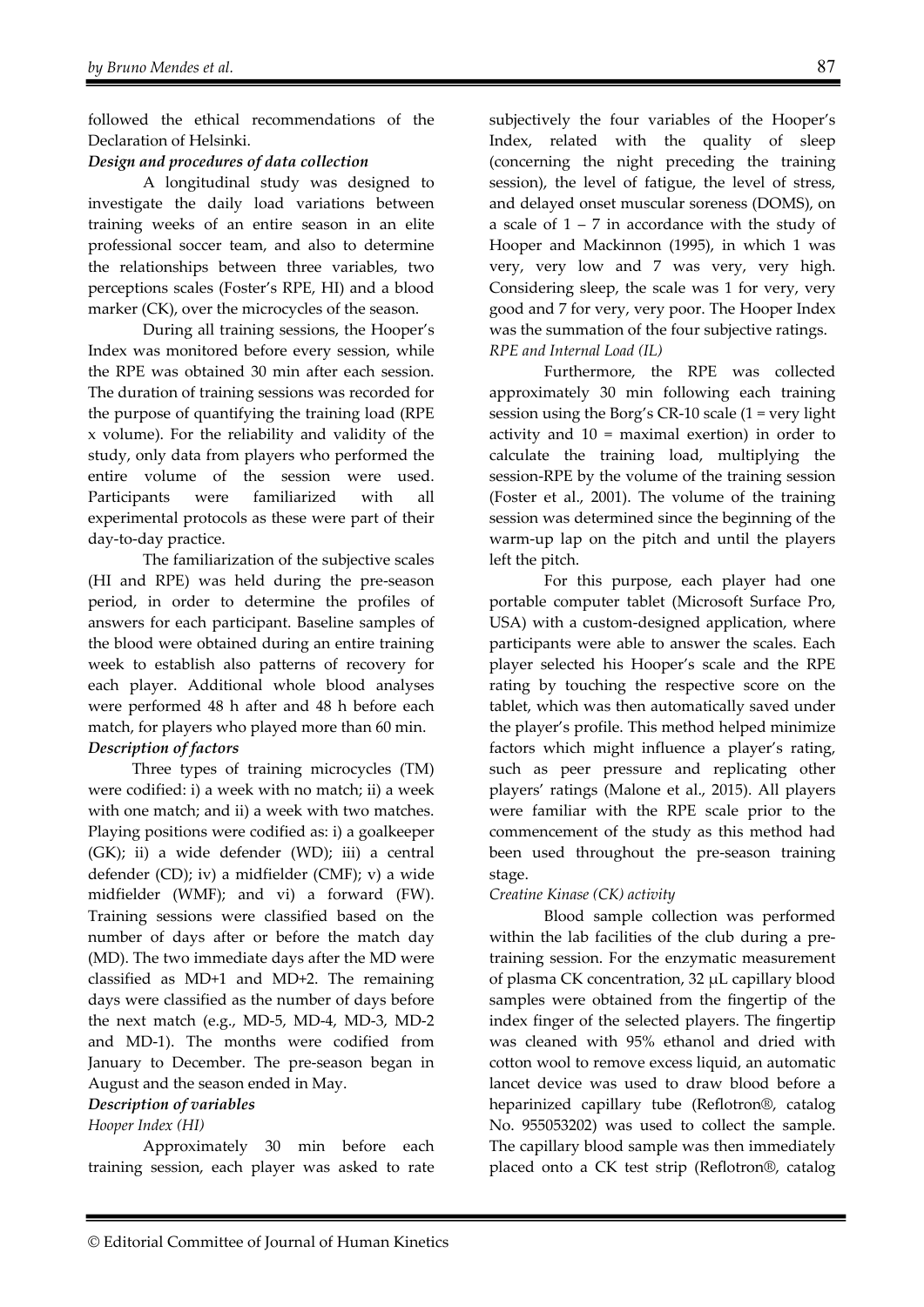No. 1126695) through the use of a pipette and analyzed via the Boehringer Mannheim Reflotron Analyzer®. These collections were made in the morning, before the training session and also before any strength and conditioning workout.

# *Statistical Analyses*

Two-way multivariate analyses of variance (MANOVA) were used to analyse the variance of IL, HI (total), minutes of training (minT) and CK activity between the factors. In the event of interactions between factors, a two-way analysis of variance (ANOVA) was applied for each dependent variable followed by one-way ANOVA and Tukey HSD post-hoc to analyse the variance within the factor. Effect size (ES) was determined and interpreted using the following criteria (Ferguson, 2009): no effect  $(ES < 0.04)$ , minimum effect (0.04 < ES < 0.25), moderate effect  $(0.25 < ES < 0.64)$  and strong effect (ES  $> 0.64$ ). All statistical procedures were conducted using SPSS software (version 23.0, USA) with statistical significance set at 5%.

# **Results**

Significant differences were found in training variables between particular months (*p* = 0.001; *ES* = 0.043, *minimum effect*), MD (*p* = 0.001; *ES* = 0.032, *no effect*), TM (*p* = 0.001; *ES* = 0.020, *no effect*) and playing positions ( $p = 0.001$ ;  $ES = 0.012$ , *no effect*). Significant interactions were observed in the pairs month\*MD ( $p = 0.001$ ; *ES* = 0.047, *minimum effect*), month\*TM (*p* = 0.001; *ES* = 0.021, *no effect*), month\*playing positions (*p* = 0.001; *ES* = 0.044, *minimum effect*) and MD\*TM (*p* = 0.001; *ES* = 0.015, *no effect*). Two-way ANOVA revealed significant differences in the month\*MD pair (HI: *p* = 0.031; minT: *p* = 0.001; IL: *p* = 0.001); month\*TM pair (minT: *p* = 0.001; IL: *p* = 0.001); month\*playing positions pair (HI: *p* = 0.001; IL: *p* = 0.031); and MD\*TM pair (HI: *p* = 0.001; minT: *p* = 0.001).

One-way ANOVA revealed significant differences between months in the HI  $(p = 0.001)$ ; *ES* = 0.052, *minimum effect*), minT (*p* = 0.001; *ES* = 0.066, *minimum effect*), IL (*p* = 0.001; *ES* = 0.052, *minimum effect*) and CK (*p* = 0.002; *ES* = 0.031, *no effect*). Results of the HI and IL per month are presented in Figure 1. A post-hoc test revealed two significant different clusters in the months' factor (first cluster: august-to-december; second cluster: january-to-may) in which the first cluster had the greatest values of the HI. The minT variable was organized into two clusters: (i)

January, February, March, April, May, November and December; and (ii) August, September and October. There were three significant clusters in the internal load variable (first cluster: August; second cluster: September, October, February; third cluster: November, December, January, March, April and May). Finally, there were significant differences in CK levels between August and January  $(p = 0.012)$  and August and May ( $p = 0.001$ ).

Analysis of variance revealed significant differences in the HI (*p* = 0.001; *ES* = 0.021, *no effect*), minT (*p* = 0.001; *ES* = 0.255, *moderate effect*), IL (*p* = 0.001; *ES* = 0.039, *no effect*) and CK (*p* = 0.001; *ES* = 0.040, *minimum effect*) between MD. The HI scale had significantly greater values in MD+1, MD+2 and the lowest values were found in MD-1 and MD-2. Comparison between MD revealed that shorter (minutes) training sessions occurred on the first and second day following the match. The longer sessions (minutes) took place in the third and fourth sessions after the match. Posthoc tests revealed that lower values of the internal load were found after 1 and 6 days of the match. On the other hand, higher values of the internal load were found on the third and fourth day after the match. Descriptive statistics can be found in Table 1.

The split made per type of the microcycle revealed significant differences in the internal load between days after the match in the microcycle with one match  $(p = 0.001; ES = 0.132)$ , *minimum effect*) and two matches ( $p = 0.001$ ;  $ES =$ 0.011, *no effect*). No significant differences of the internal load between days after the match were found in the week with no match ( $p = 0.168$ ; ES = 0.045, *minimum effect*). These results are presentes in Figure 2.

Comparison of the HI (*p* = 0.044; *ES* = 0.002, *no effect*), minT (*p* = 0.001; *ES* = 0.045, *minimum effect*), and IL (*p* = 0.001; *ES* = 0.045, *minimum effect*) revealed significant differences between the type of a microcycle. No significant differences were found in CK activity (*p* = 0.710; *ES* = 0.001, *no effect*). Greater values of the Hooper index were found in the week with one match than the week with two matches. Post-hoc tests revealed significantly lower values of minutes of training in the weeks with two matches. Comparison of internal loads revealed significantly greater values in weeks with no matches followed by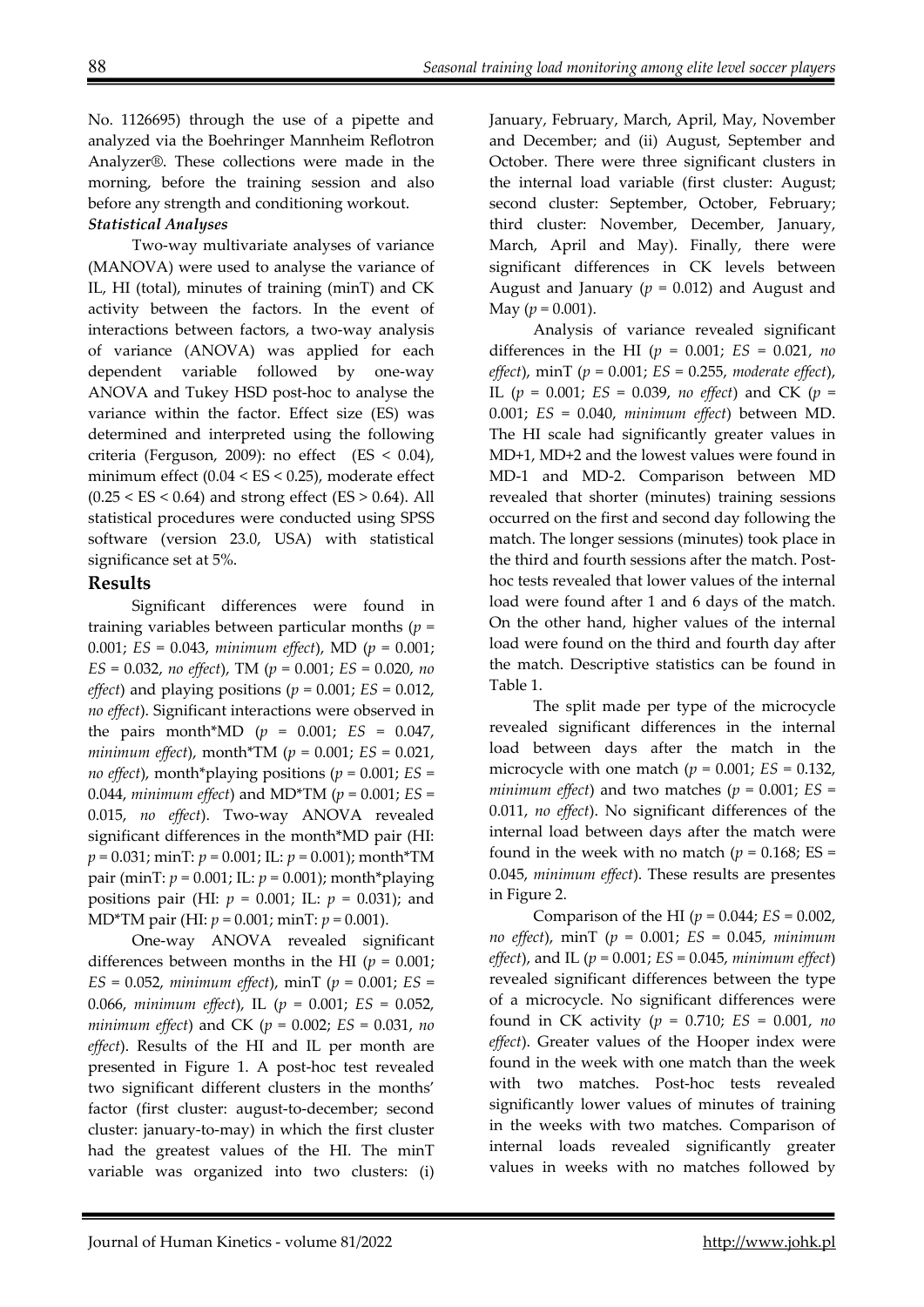weeks with only one match.

Analysis of variance between playing positions showed significant differences in the HI (*p* = 0.001; *ES* = 0.034, *no effect*), minT (*p* = 0.006; *ES* = 0.006, *no effect*), IL (*p* = 0.001; *ES* = 0.059, *minimum effect*) and CK (*p* = 0.001; *ES* = 0.030, *no effect*). Descriptive statistics are provided in Table 2.

Two significantly different clusters were found in the HI (first cluster: WD, WMF and CD; second cluster: MF, GK and FW) with greater values in the first one. There were significant differences in

minT between CD and MF ( $p = 0.013$ ) and FW and MF ( $p = 0.031$ ). MF had significantly greater values of the internal load for the remaining playing positions with the exception of the GK. On the other hand, CD had smaller values with significant differences compared to GK  $(p = 0.001)$ , MF (*p* = 0.001) and WMF (*p* = 0.012). Variations of the internal load considering each playing position are presented in Figure 3. Finally, there were significant differences in CK levels between WD and MF (*p* = 0.001).

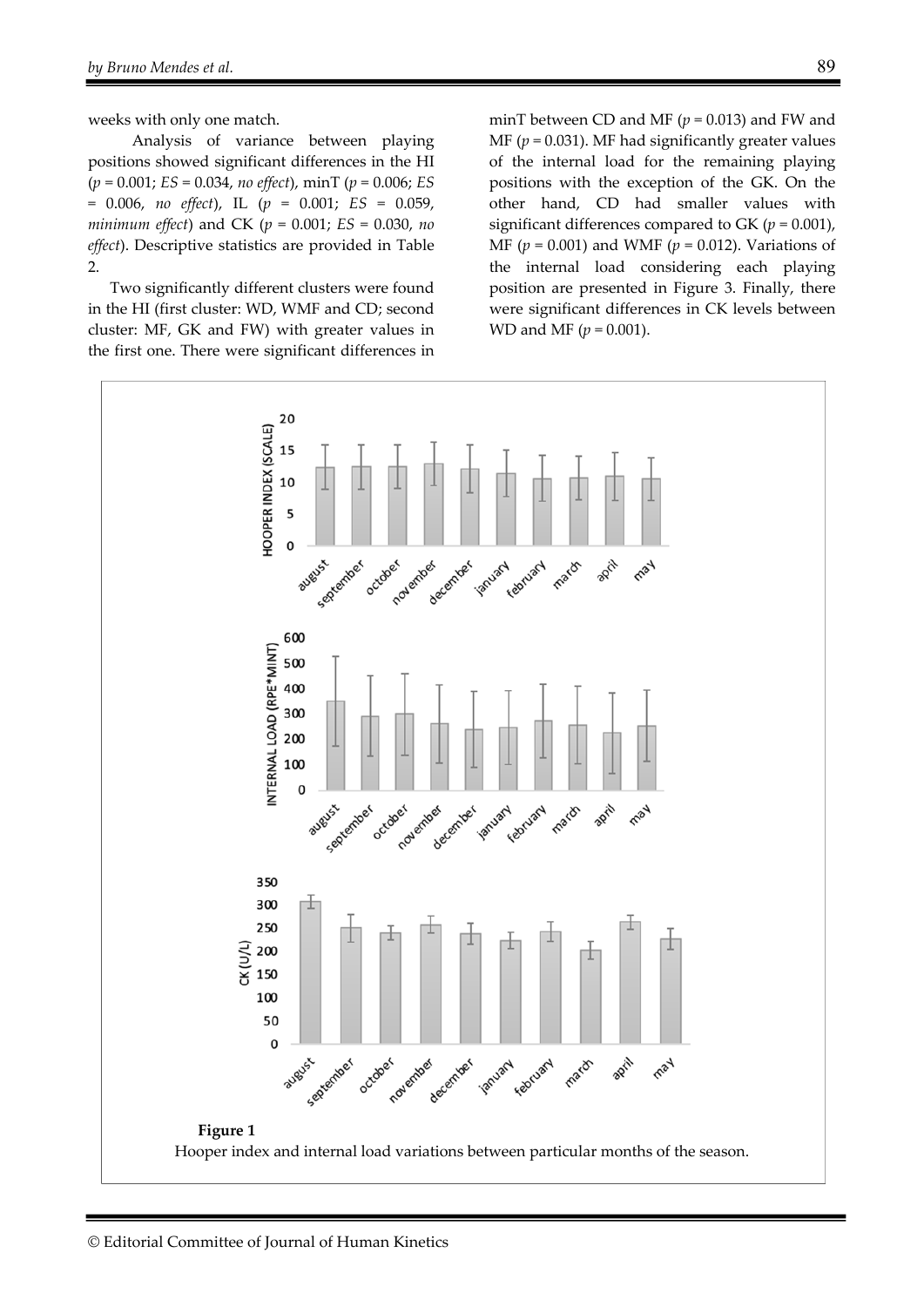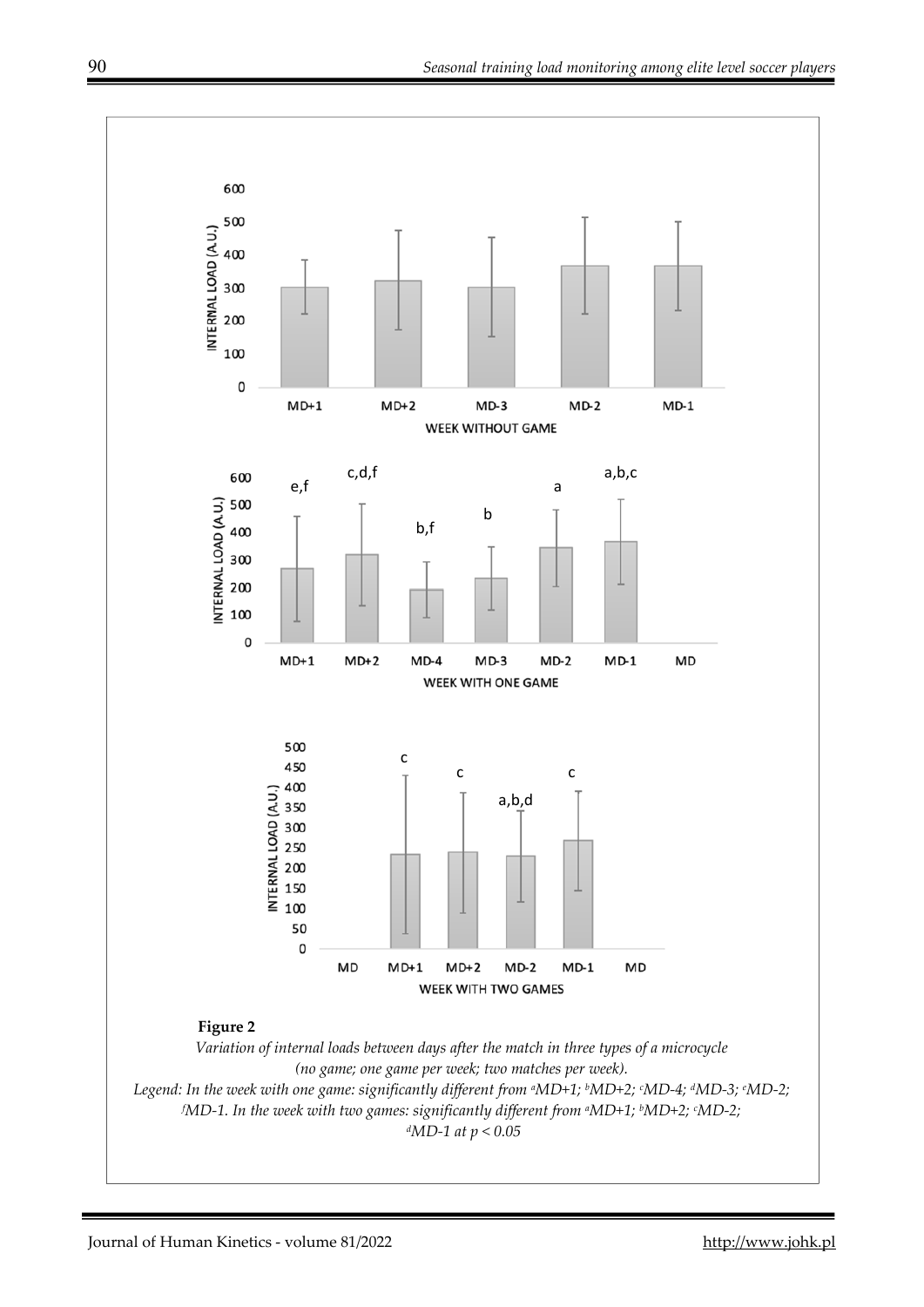

**Figure 3** 

*Variation of internal loads between particular playing positions. Legend: significantly different from aGK: goalkeeper; bWD: wide defender; c CD: central defender; dMF: midfielder; e WMF: wide midfielder; f FW: forward at p < 0.05* 

**Table 1** 

| Descriptive statistics of training variables variation per days after the match. |                          |                      |                        |                      |                      |                     |                      |  |  |
|----------------------------------------------------------------------------------|--------------------------|----------------------|------------------------|----------------------|----------------------|---------------------|----------------------|--|--|
|                                                                                  | Match                    | $MD+1$               | $MD+2$                 | $MD-4$               | $MD-3$               | $MD-2$              | $MD-1$               |  |  |
| HI                                                                               | $\overline{\phantom{0}}$ | $12.62 +$<br>4.35    | $11.96 +$<br>3.58      | $11.32 +$<br>3.36    | $11.44 +$<br>3.25    | $11.52 +$<br>3.20   | $11.20 +$<br>3.46    |  |  |
| minT                                                                             |                          | $55.86 +$<br>30.99   | $67.69+$<br>20.84      | $82.57+$<br>11.97    | $85.46+$<br>10.42    | $85.43+$<br>14.95   | $79.44 +$<br>10.90   |  |  |
| IL                                                                               |                          | $236.44 +$<br>194.25 | $259.86 \pm$<br>163.03 | $307.23 +$<br>143.82 | $304.79 +$<br>143.64 | $244.26+$<br>122.96 | $191.84 +$<br>100.85 |  |  |
| <b>CK</b>                                                                        | $181.86 \pm$<br>154.37   | $341.54 +$<br>255.04 | $265.21 +$<br>154.21   | $213.83+$<br>136.19  | $232.03+$<br>198.33  | $218.46+$<br>132.27 | $298.01 +$<br>280.36 |  |  |
|                                                                                  |                          |                      |                        |                      |                      |                     |                      |  |  |

| ani | 16 |
|-----|----|
|-----|----|

| Descriptive statistics of training variables variation per playing positions. |           |            |             |            |            |           |  |  |  |
|-------------------------------------------------------------------------------|-----------|------------|-------------|------------|------------|-----------|--|--|--|
|                                                                               | GK        | WD         | <b>CD</b>   | MF         | <b>WMF</b> | FW        |  |  |  |
| HI                                                                            | $11.27 +$ | $12.22 +$  | $12.43+$    | $10.82 +$  | $12.38 +$  | $11.34 +$ |  |  |  |
|                                                                               | 2.27      | 3.30       | 277         | 3.86       | 3.74       | 5.08      |  |  |  |
| minT                                                                          | $75.22 +$ | $73.93 +$  | 72.61 $\pm$ | $77.18 +$  | $74.40+$   | $71.97 +$ |  |  |  |
|                                                                               | 21.36     | 22.85      | 22.72       | 20.01      | 22.08      | 24.32     |  |  |  |
| H.                                                                            | $308.19+$ | $247.89+$  | $225.14 +$  | $325.61 +$ | $259.37 +$ | $229.32+$ |  |  |  |
|                                                                               | 149.80    | 153.04     | 140.45      | 165.32     | 156.79     | 150.40    |  |  |  |
| CK.                                                                           | $173.93+$ | $295.61 +$ | $252.46+$   | $211.55+$  | $259.24 +$ | $239.15+$ |  |  |  |
|                                                                               | 157.21    | 171.25     | 161.19      | 135.41     | 208.00     | 168.21    |  |  |  |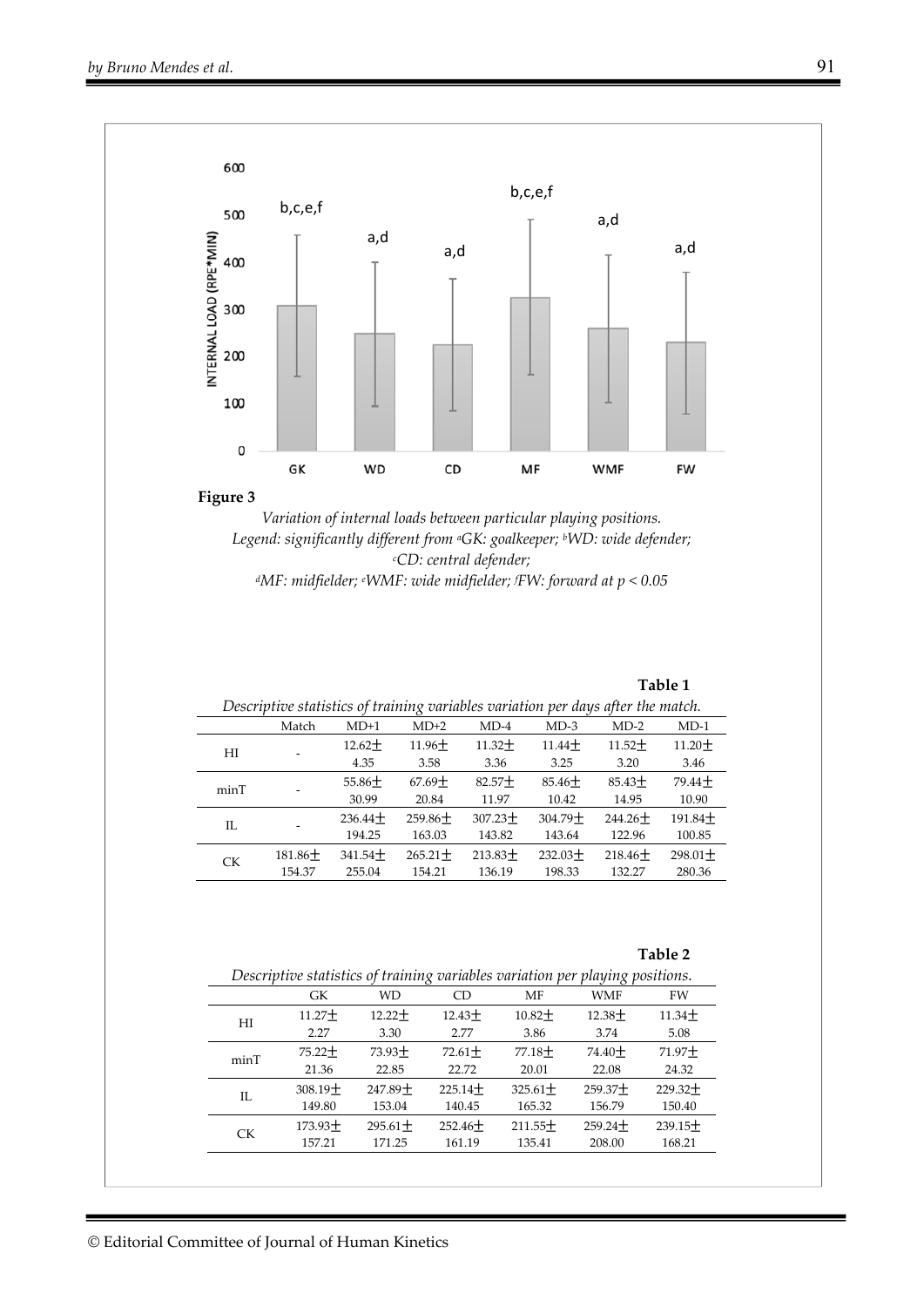## **Discussion**

The purpose of the current study was to determine the daily load variation in elite soccer players and its relationship with the rate of perceived exertion, wellness and creatine kinase levels over an entire season.

The findings indicate significant differences in the composite of training variables between the different months, *match-day*, type of a microcycle and playing positions.

Regarding the differences found between particular months, two significant different clusters were revealed for the HI and IL. Similar findings were reported by (Jeong et al., 2011), and such variations in training loads are highly likely to be a function of the aims and objectives of coaches during different training periods. Typically, pre-season training is more intense than in-season training, and the adjustments in load can promote specific training adaptations.

Another work in elite soccer demonstrated that perceived ratings of wellness were sensitive to daily fluctuations in training loads (Thorpe et al., 2015). Our results corroborate this sensitiveness once the athletes' score of the HI was significantly higher in the two training sessions immediately after the match day (MD+1 & MD+2), while the lowest values were observed on the most distant days (MD-1 and -2).

An intention to periodise training loads across the microcycles was observed with the lowest IL perceived the day following a match (+1) and the day before competition (-1), with large statistically significant increases in -3 and -4. Similar findings were described for elite soccer players of a different league (Thorpe et al., 2015). These differences did not occur in the microcycles with no match, where the IL was more similar between training sessions.

Contrary to what could be expected, the HI was significantly greater in weeks with one match than weeks with two matches. One of the explanations can be the higher loads perceived during training sessions on weeks with only one match, while the microcycle with two matches per week had less training sessions and focused more on the recovery process of athletes. Further research is needed to examine this relationship.

The analysis of variance between playing positions revealed differences in the HI, minT, IL and CK, but we cannot compare these results with previous findings since this metric was not explored by a field position yet. Nevertheless, previous studies have suggested that high force production capabilities of professional players are associated with the reduced post-match markers of muscle damage (CK activity) (Owen et al., 2015). Therefore, a well-developed strength and conditioning program may ensure quick recovery after the match. The analysis of variance between playing positions revealed that MF had significantly greater levels of the internal load than the remaining playing roles and that CD presented the smallest values. Nevertheless, future studies should analyze differences between playing positions considering physical status and specific conditioning of athletes.

Research indicates that blood markers such as CK are sensitive to fatigue in team sport players (Hecksteden et al., 2016). In this line, this study shows significant differences in CK activity between different match days. The higher activity was found on MD+1, corroborating previous results that high intensity match activities influence CK in the 24 h (Russell et al., 2016). This high impact may justify the decrease in strength performance by the mechanical disruption of the fiber, namely the membrane damage, myofibrillar disruptions and loss of Z-disc integrity (Raastad et al., 2010).

This study has several limitations. Considering the study sample, our findings may only be relevant to professional soccer players. Nevertheless, the amount of data collected during the season and results similar to those of previous studies suggest that some findings can be generalized. Moreover, objectively-measured external loads were not used in this study. Such indicators may help establish an association with CK activity. GPS variables could be crossed with CK activity in future research.

Despite the above mentioned limitations, this study is the first reporting a full-season period using biomarkers and well-being variables. These findings contribute to verifying the effectiveness of such tools and provide scientific evidence for practitioners. The highlighted sensitivity of these potential markers of fatigue to changes in training and match loads may help coaches and sport scientists in training prescription and recovery management for elite athletes over both acute (daily) and extended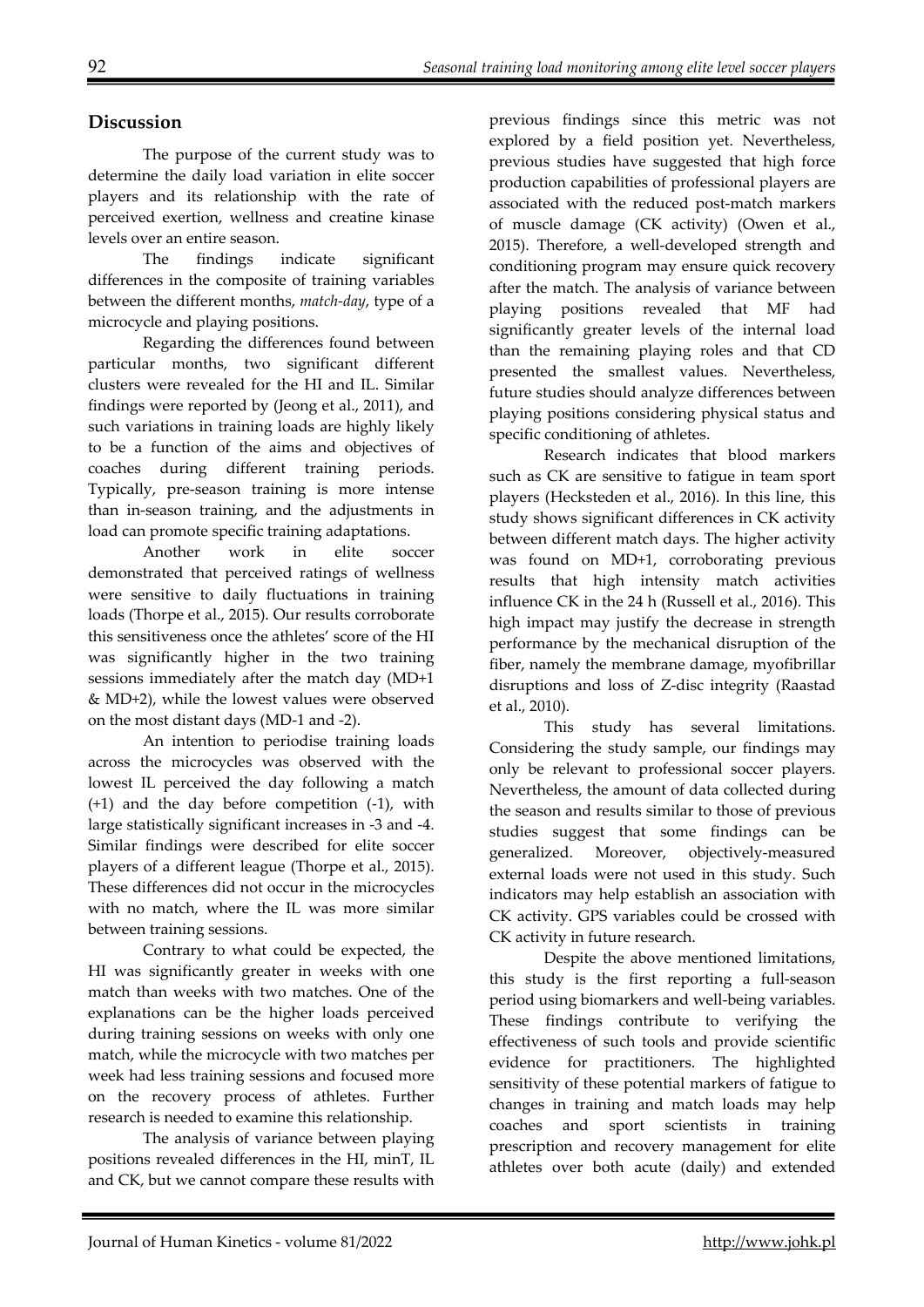periods of time. Biomarkers may allow coaches to identify the biological responses to loads imposed during training sessions in an objective manner. However, such analysis may not be affordable for the majority of clubs. On the other hand, perceptive scales can be used massively based on their easy-to-use process and the relative good sensitiveness to load imposed during training sessions.

### **Practical Implications**

The present results indicate that the internal load is significantly higher in weekly microcycles with one match than with two. Interestingly, in the weeks with only one match the Hooper index and CK activity were also higher. Based on that, coaches should be aware that using the perceived scales would be a very useful approach and an appropriate method to monitor the effects of training loads in elite professional soccer players. Daily application of perceived scales should be employed at any competitive level based on the low-cost and efficiency of the method. Future studies may consider using these monitoring techniques to change individual training loads and link them with injury reports. Moreover, the CK activity is also sensitive to training load variation, thus it is suggested to be an interesting variable to monitor the mechanical effects of training sessions and to control non-functional overreaching.

### **Acknowledgements**

This work is supported by Fundação para a Ciência e Tecnologia/ Ministério da Ciência, Tecnologia e Ensino Superior through national funds and when applicable co-funded EU funds under the project UIDB/50008/2020.

### **References**

- Alexiou, H., & Coutts, A. J. (2008). A comparison of methods used for quantifying internal training load in women soccer players. *International Journal of Sports Physiology and Performance*, *3*(3), 320–330. http://www.ncbi.nlm.nih.gov/pubmed/19211944
- Andersson, H. M., Raastad, T., Nilsson, J., Paulsen, G., Garthe, I., & Kadi, F. (2008). Neuromuscular Fatigue and Recovery in Elite Female Soccer. *Medicine & Science in Sports & Exercise*, *40*(2), 372–380. https://doi.org/10.1249/mss.0b013e31815b8497
- Ascensão, A., Rebelo, A., Oliveira, E., Marques, F., Pereira, L., & Magalhães, J. (2008). Biochemical impact of a soccer match — analysis of oxidative stress and muscle damage markers throughout recovery. *Clinical Biochemistry*, *41*(10–11), 841–851. https://doi.org/10.1016/j.clinbiochem.2008.04.008
- Borg, G. A. (1982). Psychophysical bases of perceived exertion. *Medicine & Science in Sports & Exercise*, *14*(5), 377–381.
- Borresen, J., & Lambert, M. I. (2009). The quantification of training load, the training response and the effect on performance. *Sports Medicine (Auckland, N.Z.)*, *39*(9), 779–795. https://doi.org/10.2165/11317780- 000000000-00000
- Casamichana, D., Castellano, J., Calleja-Gonzalez, J., San Román, J., & Castagna, C. (2013). Relationship Between Indicators of Training Load in Soccer Players. *Journal of Strength and Conditioning Research*, *27*(2), 369–374. https://doi.org/10.1519/JSC.0b013e3182548af1
- Coutinho, D., Gonçalves, B., Figueira, B. E., Abade, E., Marcelino, R., & Sampaio, J. E. (2015). Typical weekly workload of under 15, under 17, and under 19 elite Portuguese football players. *Journal of Sports Sciences*, *33*(12), 1229–1237. https://doi.org/10.1080/02640414.2015.1022575
- Drust, B., Atkinson, G., & Reilly, T. (2007). Future perspectives in the evaluation of the physiological demands of soccer. *Sports Medicine (Auckland, N.Z.)*, *37*(9), 783–805. http://www.ncbi.nlm.nih.gov/pubmed/17722949
- Fatouros, I. G., Chatzinikolaou, A., Ispirlidis, I., Jamurtas, A. Z., Nikolaidis, M. G., Michailidis, I., Douroudos, I., Margonis, K., & Taxildaris, K. (2008). Time-course of Changes in Inflammatory and Performance Responses Following a Soccer Game. *Medicine & Science in Sports & Exercise*, *40*(Supplement), S432. https://doi.org/10.1249/01.mss.0000322840.72766.9f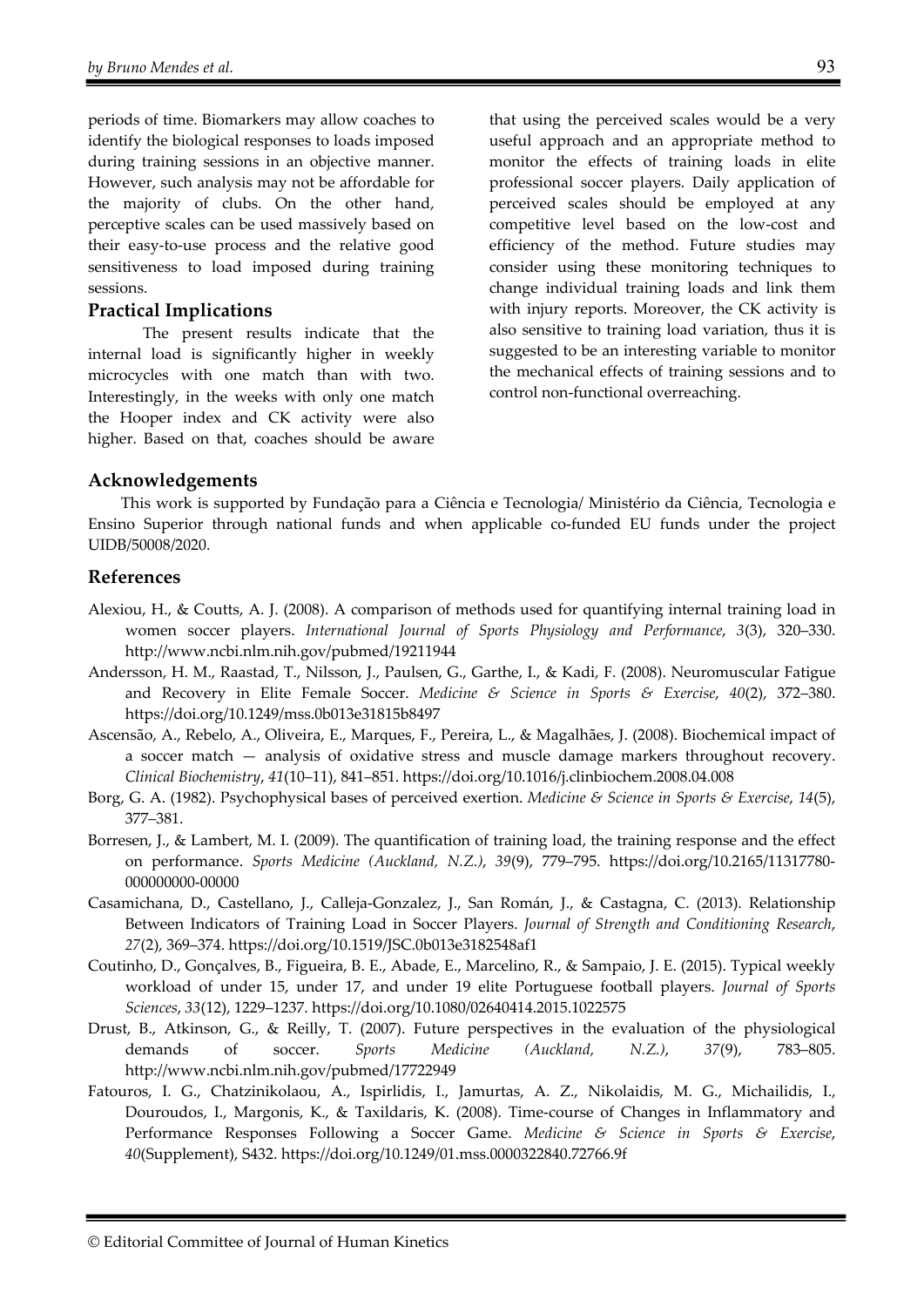- Ferguson, C. J. (2009). An effect size primer: A guide for clinicians and researchers. *Professional Psychology: Research and Practice*, *40*(5), 532–538.
- Foster, C. A. R. L. (1998). Monitoring training in athletes with reference to overtraining syndrome. *Medicine and Science in Sports and Exercise*, *30*(7), 1164–1168. https://doi.org/10.1097/00005768-199807000-00023
- Foster, C., Daines, E., Hector, L., Snyder, A. C., & Welsh, R. (1996). Athletic performance in relation to training load. *Wisconsin Medical Journal*, *95*(6), 370–374.
- Foster, C., Florhaug, J. A., Franklin, J., Gottschall, L., Hrovatin, L. A., Parker, S., Doleshal, P., & Dodge, C. (2001). A new approach to monitoring exercise training. *Journal of Strength and Conditioning Research*, *15*(1), 109–115.
- Haddad, M., Chaouachi, A., Wong, D. P., Castagna, C., Hambli, M., Hue, O., & Chamari, K. (2013). Influence of fatigue, stress, muscle soreness and sleep on perceived exertion during submaximal effort. *Physiology & Behavior*, *119*, 185–189. https://doi.org/10.1016/j.physbeh.2013.06.016
- Halson, S. L. (2014). Monitoring Training Load to Understand Fatigue in Athletes. *Sports Medicine*, *44*(2), 139– 147. https://doi.org/10.1007/s40279-014-0253-z
- Hammouda, O., Chahed, H., Chtourou, H., Ferchichi, S., Miled, A., & Souissi, N. (2012). Morning-to-evening difference of biomarkers of muscle injury and antioxidant status in young trained soccer players. *Biological Rhythm Research*, *43*(4), 431–438. https://doi.org/10.1080/09291016.2011.599638
- Hecksteden, A., Skorski, S., Schwindling, S., Hammes, D., Pfeiffer, M., Kellmann, M., Ferrauti, A., & Meyer, T. (2016). Blood-Borne Markers of Fatigue in Competitive Athletes – Results from Simulated Training Camps. *Plos One*, *11*(2), e0148810. https://doi.org/10.1371/journal.pone.0148810
- Heisterberg, M. F., Fahrenkrug, J., Krustrup, P., Storskov, A., Kjær, M., & Andersen, J. L. (2013). Extensive Monitoring Through Multiple Blood Samples in Professional Soccer Players. *Journal of Strength and Conditioning Research*, *27*(5), 1260–1271. https://doi.org/10.1519/JSC.0b013e3182653d17
- Hooper, S. L., & Mackinnon, L. T. (1995). Monitoring Overtraining in Athletes. *Sports Medicine*, *20*(5), 321– 327. https://doi.org/10.2165/00007256-199520050-00003
- Ian Lambert, M., & Borresen, J. (2010). Measuring training load in sports. *International Journal of Sports Physiology and Performance*, *5*(3), 406–411.
- Impellizzeri, F. M., Rampinini, E., Coutts, A. J., Sassi, A., & Marcora, S. M. (2004). Use of RPE-based training load in soccer. *Medicine and Science in Sports and Exercise*, *36*(6), 1042–1047. https://doi.org/10.1249/01.MSS.0000128199.23901.2F
- Jeong, T.-S. S., Reilly, T., Morton, J., Bae, S.-W. W., & Drust, B. (2011). Quantification of the physiological loading of one week of "pre-season" and one week of "in-season" training in professional soccer players. *Journal of Sports Sciences*, *29*(11), 1161–1166. https://doi.org/10.1080/02640414.2011.583671
- Lazarim, F. L., Antunes-Neto, J. M. F., da Silva, F. O. C., Nunes, L. A. S., Bassini-Cameron, A., Cameron, L.- C., Alves, A. A., Brenzikofer, R., & de Macedo, D. V. (2009). The upper values of plasma creatine kinase of professional soccer players during the Brazilian National Championship. *Journal of Science and Medicine in Sport*, *12*(1), 85–90. https://doi.org/10.1016/j.jsams.2007.10.004
- Malone, J. J. J., Di Michele, R., Morgans, R., Burgess, D., Morton, J. P., & Drust, B. (2015). Seasonal Training-Load Quantification in Elite English Premier League Soccer Players. *International Journal of Sports Physiology and Performance*, *10*(4), 489–497. https://doi.org/10.1123/ijspp.2014-0352
- Owen, A., Dunlop, G., Rouissi, M., Chtara, M., Paul, D., Zouhal, H., & Wong, D. P. (2015). The relationship between lower-limb strength and match-related muscle damage in elite level professional European soccer players. *Journal of Sports Sciences*, *33*(20), 2100–2105. https://doi.org/10.1080/02640414.2015.1064155
- Raastad, T., Owe, S. G., Paulsen, G., Enns, D., Overgaard, K., Crameri, R., Kiil, S., Belcastro, Angelo Bergersen, L. H., & Hallén, J. (2010). Changes in Calpain Activity, Muscle Structure, and Function after Eccentric Exercise. *Medicine & Science in Sports & Exercise*, *42*(1), 86–95. https://doi.org/10.1249/MSS.0b013e3181ac7afa
- Russell, M., Sparkes, W., Northeast, J., Cook, C. J., Bracken, R. M., & Kilduff, L. P. (2016). Relationships between match activities and peak power output and Creatine Kinase responses to professional reserve team soccer match-play. *Human Movement Science*, *45*, 96–101. https://doi.org/10.1016/j.humov.2015.11.011